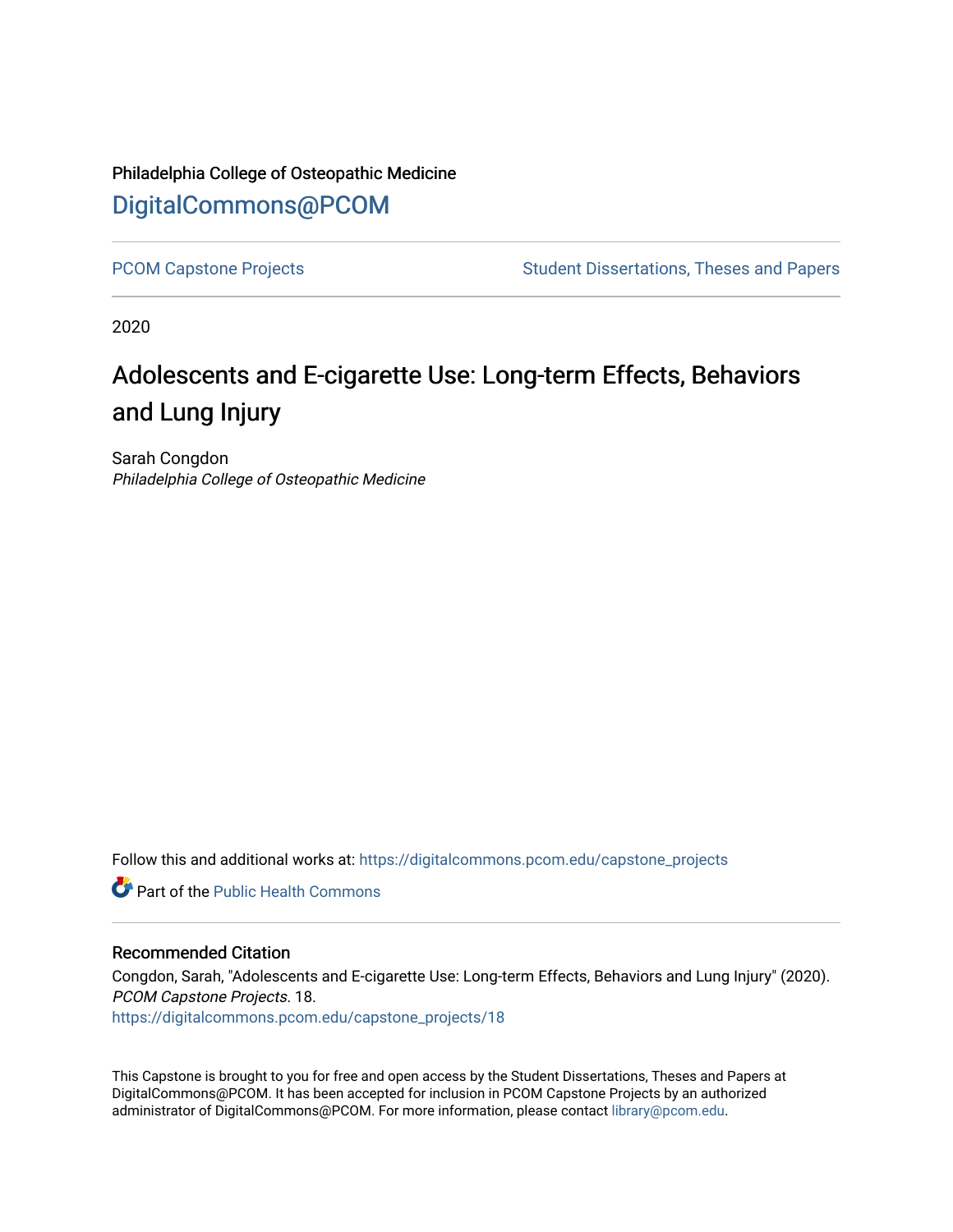Philadelphia College of Osteopathic Medicine

Graduate Program in Biomedical Sciences

School of Health Sciences

# **ADOLESCENTS AND E-CIGARETTE USE: LONG-TERM EFFECTS, BEHAVIORS AND LUNG INJURY**

A Capstone in Public Health by Sarah Congdon

Copyright 2020 Sarah Congdon

Submitted in Partial Fulfillment of the Requirements for the Degree of

Master of Science in Biomedical Sciences, Public Health Concentration

May 2020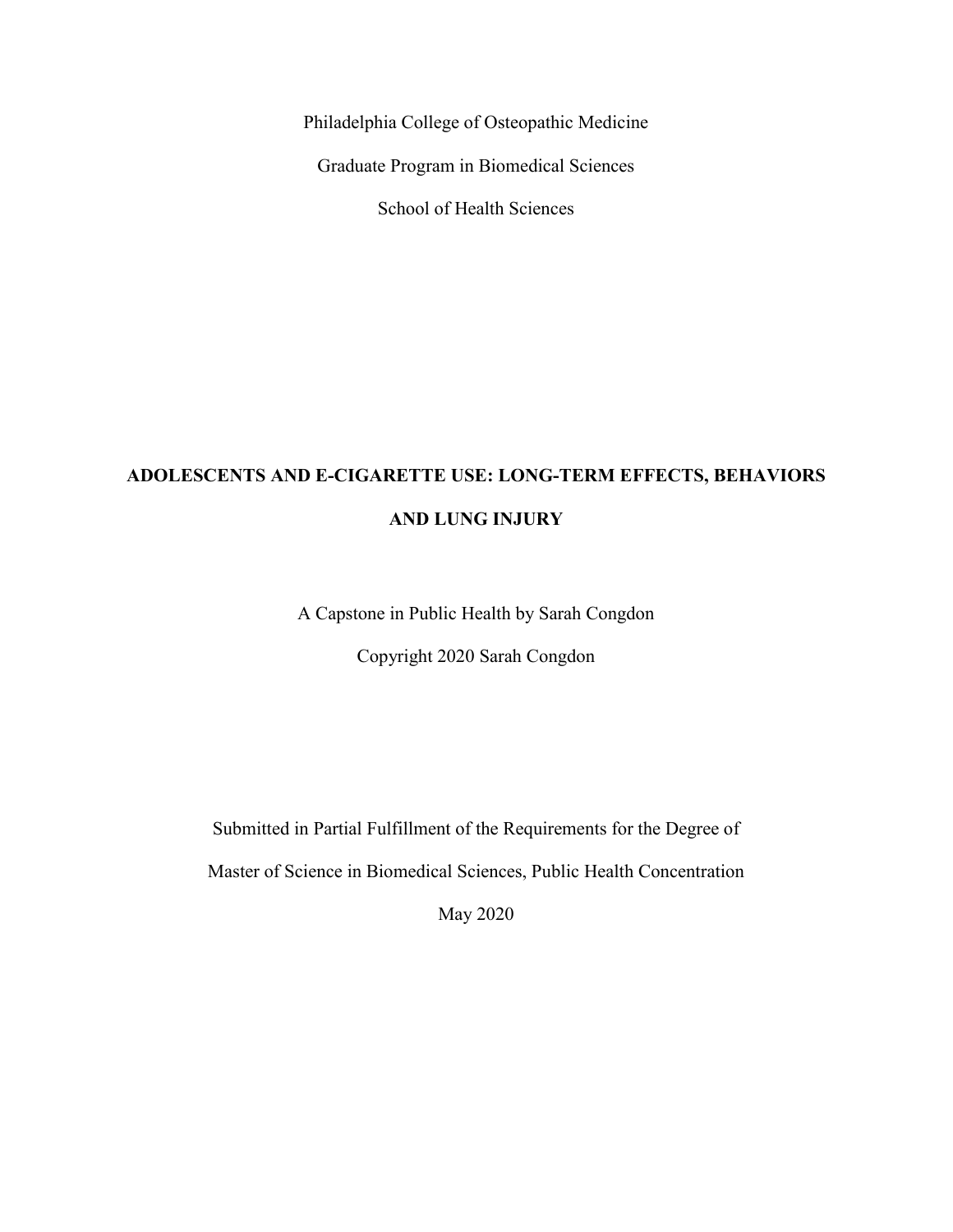#### **ABSTRACT**

The use of Electronic Nicotine Delivery Systems  $(ENDS)^1$ , commonly referred to as ecigarettes, has become a deadly habit among adolescents across the nation. These devices are attractive with their sleek design, fun flavors, and youthful advertisements. E-Cigarettes entered the marketplace around 2007, and since 2014, they have been the most commonly used tobacco product among U.S. youth<sup>2</sup>. In 2018, more than 3.6 million U.S. youth, including 1 in 5 high school students and 1 in 20 middle school students, currently use e-cigarettes<sup>3</sup>. There have been increasing lung infections and chronic lung diseases rising in the younger community. The strong adolescent appeal for E-cigarettes began in the latter half of 2019, when the US investigated an outbreak of lung injuries associated with the use of E-cigarettes or vaping products, and as of February 2020 there have been 2,807 hospitalized E-cigarettes, or vaping, product-use associated lung injury (EVALI) cases or deaths<sup>4</sup>. There is an increasing concern of the threat of COVID-19 on the younger community because they have been exposing their lungs to these aerosol devices.

Researchers have looked into E-cigarette advertisements, especially the community to which they appeal, as well as how E-cigarette use increases an adolescent's chance of smoking regular cigarettes in the future<sup>5</sup>. Regulations and laws are needed to control and keep the tobacco companies accountable for their sales of the products. Schools need the proper curriculum in order to educate students on the danger of ENDS. A concern with E-cigarettes is the potential gateway effect to other dangerous drugs. E-cigarettes can contain nicotine and THC components causing multiple health and lung problems among its chronic users. The longevity of E-cigarette use is unknown, and it is important to consider the developing adolescent brain and how nicotine exposure can affect memory, attention, motivation, and many other functions<sup>5</sup>. Scientists and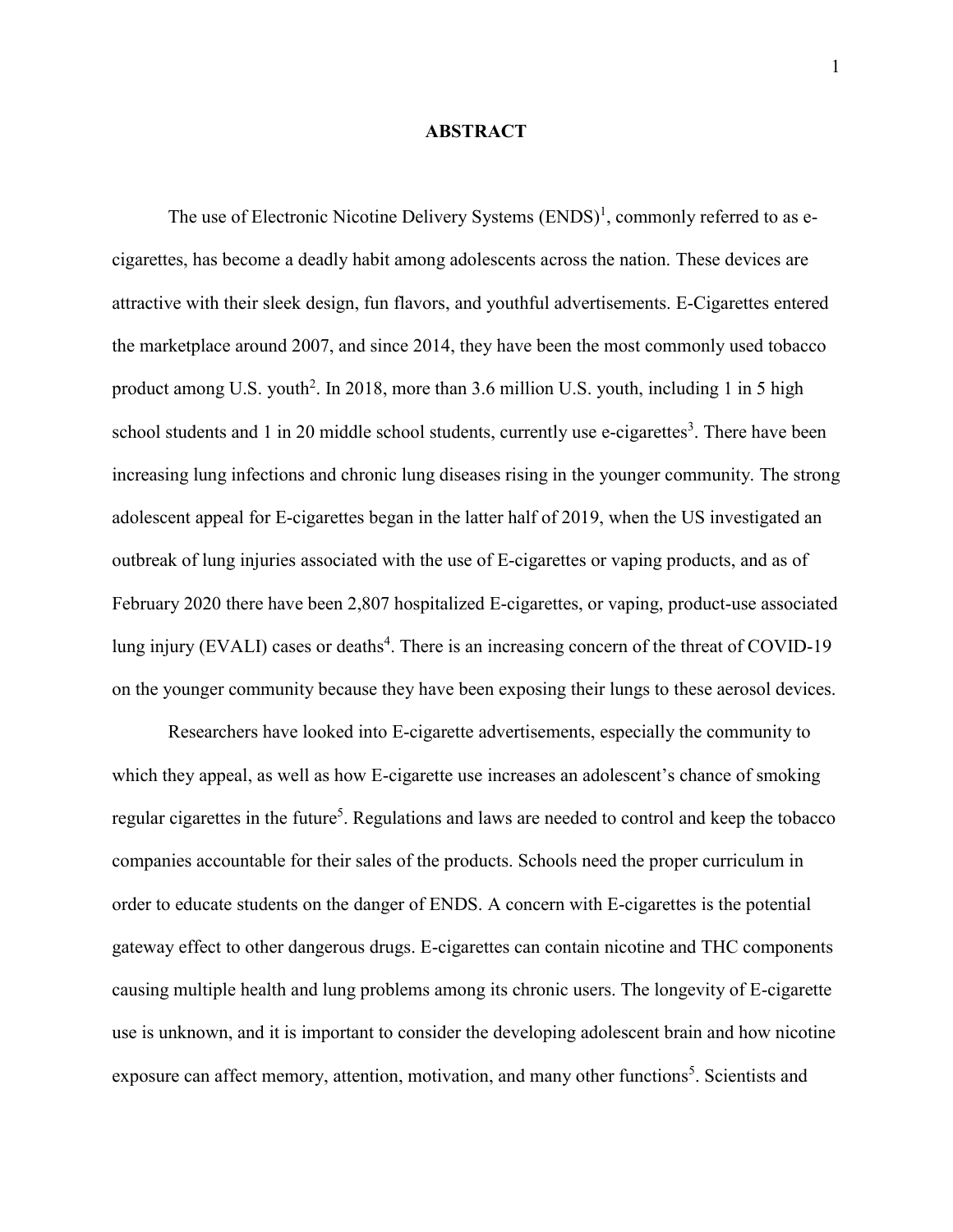physicians should be emphasizing the importance of conveying the dangers to parents in regard to the clinical observations such as any physiological changes in an adolescent body from exposure to high doses of nicotine and THC. Simultaneously, educating students to understand the significant life-altering changes from continual E-cigarette use is vital at this stage in their lives.

Objective: Improving adolescent education on the effects of E-cigarette and emphasizing importance in the classrooms as well as in society in order to help prevent any detrimental longterm effects.

*Keywords*: E-cigarettes, nicotine, THC, conventional cigarettes, adolescents, curriculum, COVID-19, advertisements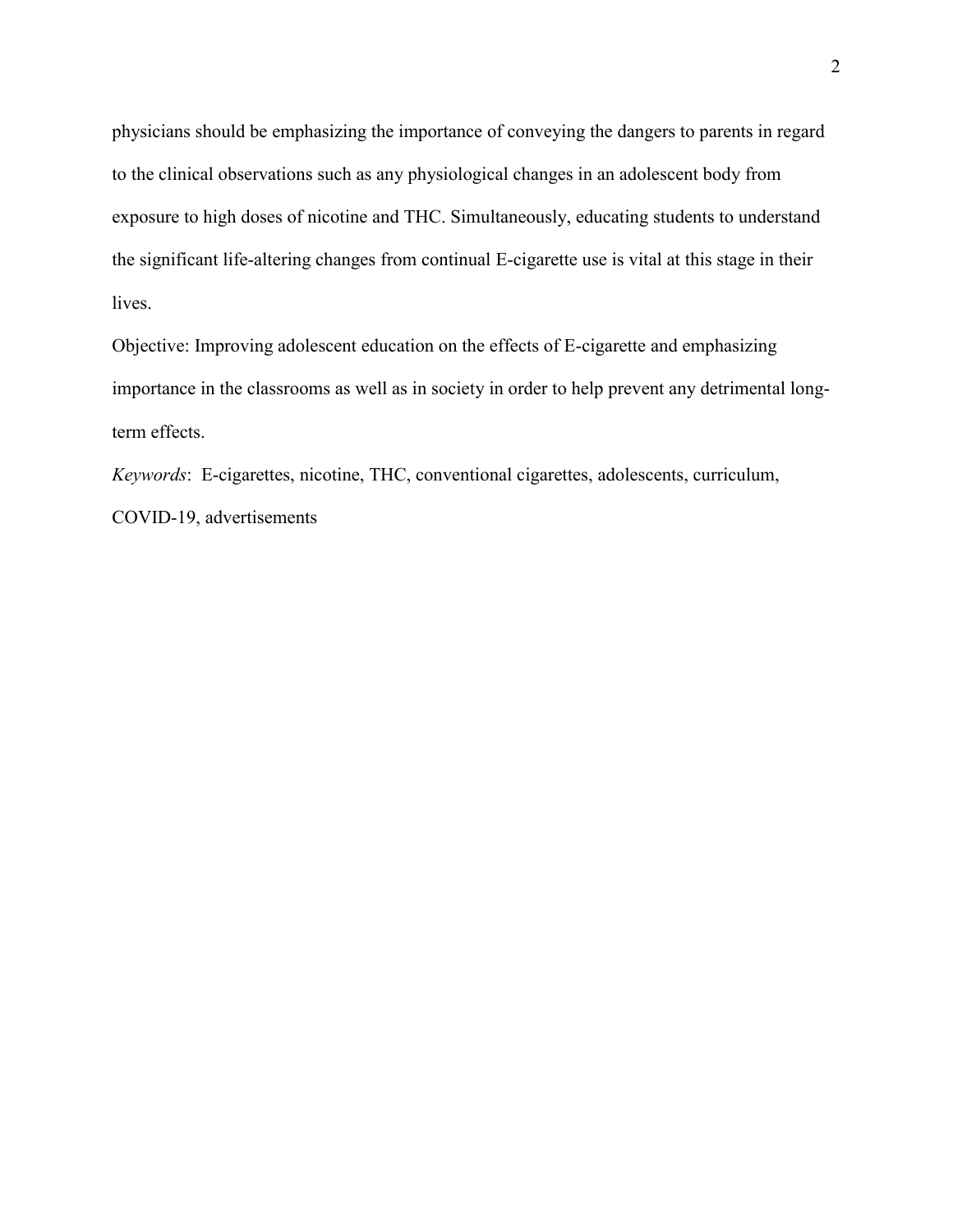### **BACKGROUND**

Conventional cigarette use has been researched and studied for several decades, yet the tobacco industries continue to produce the products and consumers continue to purchase them. Lung cancer is the leading cause of cancer-related death in the United States, with an average five-year survival rate of 15 percent, and smoking being the leading risk factor<sup>6</sup>. People of all ages are smokers and they seem to ignore the risks that follow with the chronic use. A case study report of an 18-year-old Caucasian male who presented in January 2019 to an Emergency Department for evaluation of sudden-onset right-sided chest pain while sleeping, revealed that he had denied excessive coughing, recent upper respiratory infection, or any trauma to the chest<sup>7</sup>. However, the patient reported multiple episodes of vaping daily, intermittent marijuana use and denied conventional cigarette smoking<sup>7</sup>. After receiving a chest X-ray, the patient was diagnosed with a right sided pneumothorax. At this time, he had a chest tube placed and was eventually admitted into the hospital. After 2 weeks he had a reoccurring pneumothorax and was admitted again for treatment. This is just one example of an adolescent suffering from the consequences of excessive E-cigarette use.

ENDS have few comprehensive studies to assess the long-term effects of the vaporized solvents entering into a person's lungs. Madison et al. 2019 recently studied the effects the vapor from these products had on mice lungs. They concluded "ENDS exposure, independent of nicotine, altered lung lipid homeostasis in alveolar macrophages and epithelial cells. In addition to ENDS-induced lipid deposition, chronic ENDS vapor exposure downregulated innate immunity against viral pathogens in resident macrophages"<sup>1</sup>. The mice lungs became more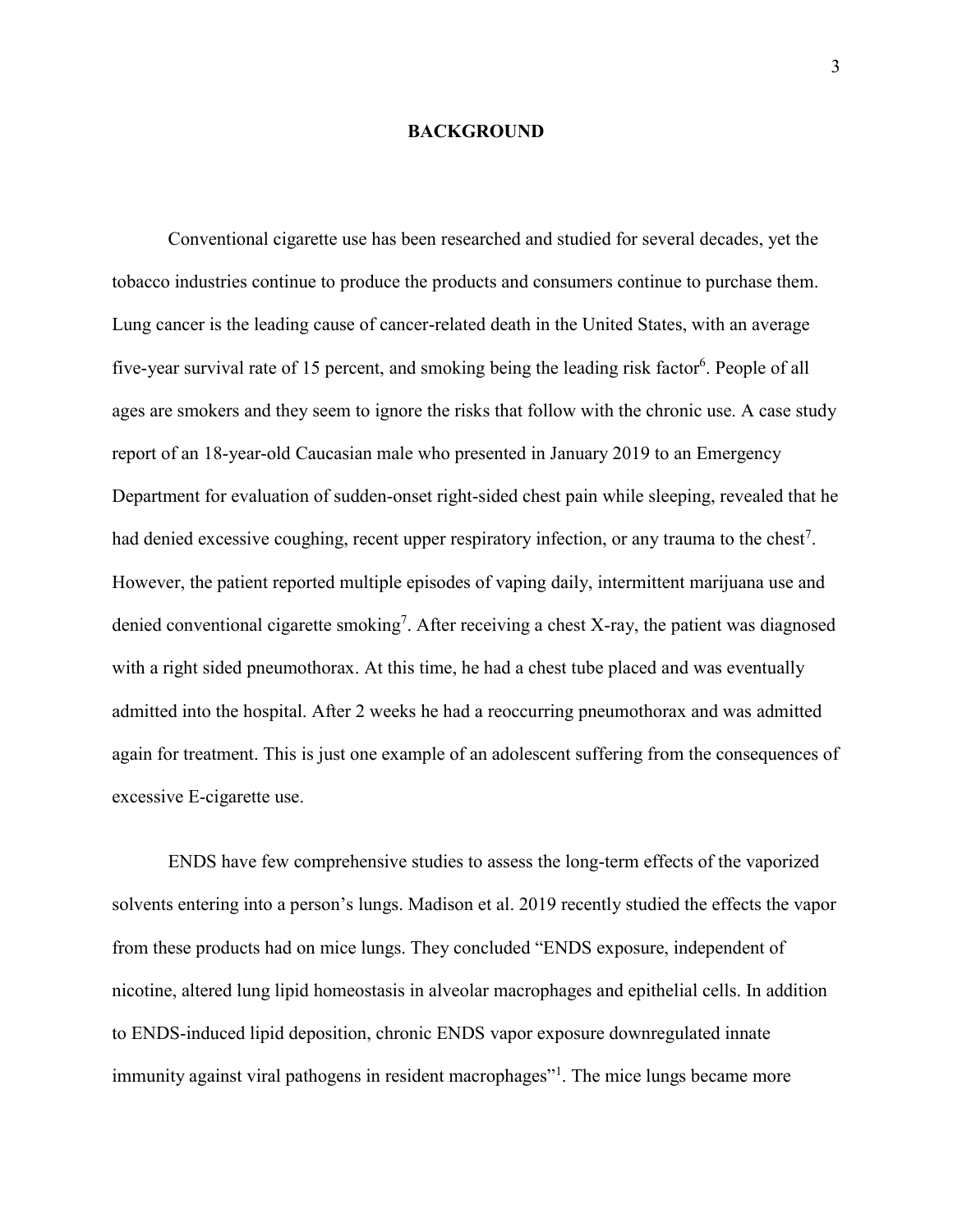susceptible to disease and unable to properly protect the body from invading infections. The conclusion of Madison et al. 2019 findings revealed that chronic E-cigarette vapor aberrantly alters the physiology of lung epithelial cells and resident immune cells and promotes poor response to infectious challenges.

Knowledge on the effects of cigarette smoke is well researched and understood. In fact, inhaling cigarette smoke has been shown to produce acute changes in the lung including alterations in resistance to airflow, cough, and irritation of the airway. Additionally, early stages of smoking likely affect the respiratory function of youths<sup>8</sup>. The electronic devices presented a new problem since the aerosols being inhaled from the cartridges differ from the conventional cigarettes. A large case series of EVALI documented the symptoms and laboratory findings from several patients with a known vaping history and without prior medical problems. Imaging patterns that have been described include a diffuse alveolar damage pattern with predominant basal consolidation with areas of diffuse ground glass opacities; an acute eosinophilic pneumonia pattern with patchy nodular areas of consolidation; an acute hypersensitivity pneumonitis pattern with extensive areas of ground glass infiltrates accompanied by mosaic attenuation; and an interstitial pneumonia pattern with peripheral reticulation, ground glass opacity and traction bronchiectasis<sup>9</sup>. Those descriptions sound complicated, but in the end, they are all variations of lung damage and lung injury that are more commonly seen in patients with COPD, emphysema, or an extensive smoking history. The lung injuries are usually irreversible, so educating society on how detrimental these devices is important to help prevent them from damaging their health.

Cigarette products have gone through upgrades and changes over the years, but the recent market of E-cigarettes became exceedingly popular within the last couple of years. The advertisements around the devices were clearly tailored towards a younger audience and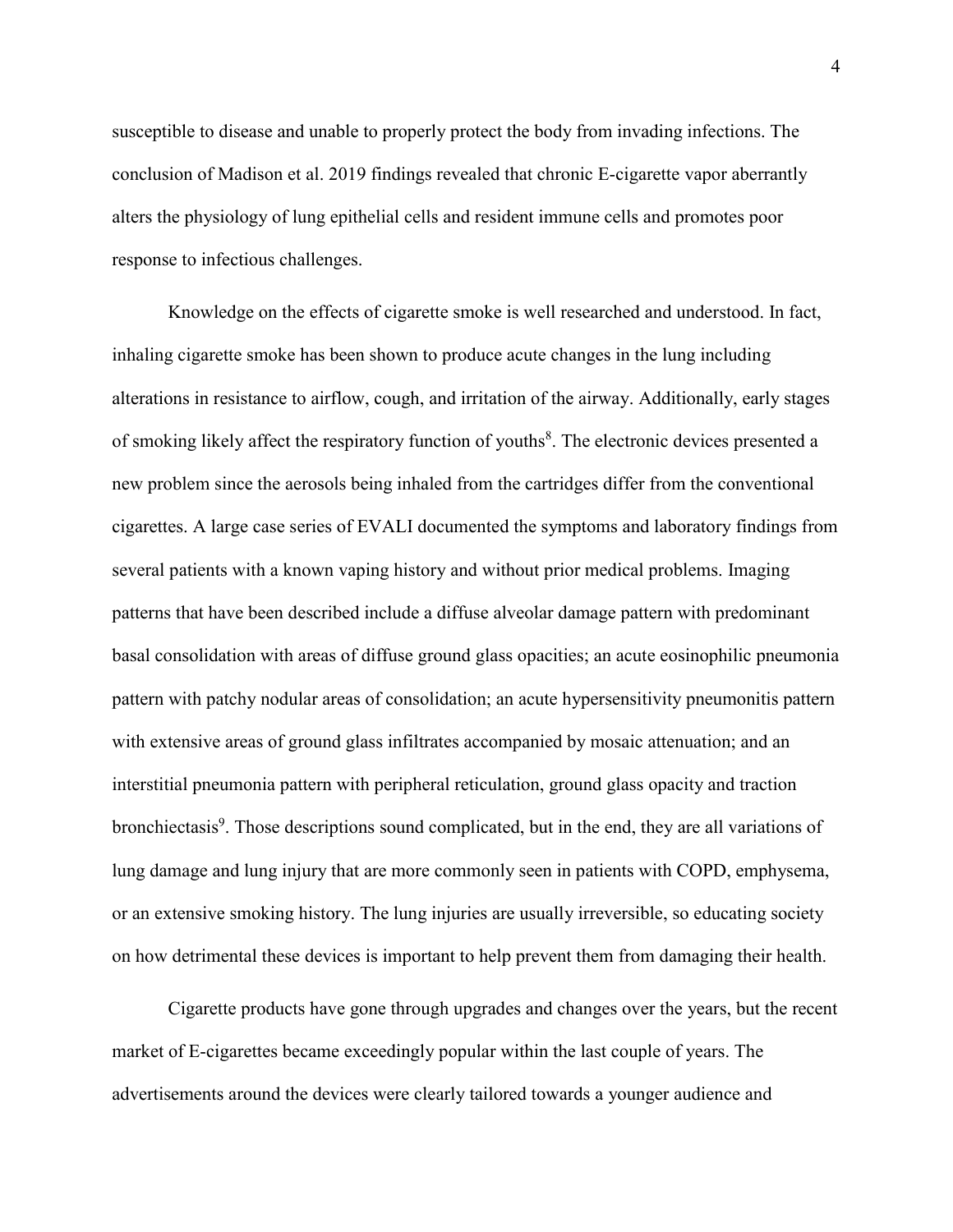heightened the appeal. The appeal to the E-cigarettes starts with the mechanics behind the devices, which administer a "heated aerosol of nicotine that mimics conventional cigarettes. These cigarettes deliver lower levels of toxins than a conventional combusted cigarette" in a variety of flavors<sup>8</sup>. Consumers began using the products as an aid to move away from conventional cigarette use. However, adolescents began using the products with nicotine as well as traces of THC as a popular recreational tool, thus, sparking an epidemic in the nation. The behavioral factors and motivation behind using these devices have been studied into in order to comprehend the appeal adolescents have. The CDC's website states, "syndromic data on emergency department visits suggests that E-cigarette, or vaping, product use-associated lung injury (EVALI) outbreak began in June 2019"<sup>10</sup>. As more studies come out on the effects of Ecigarette on lungs, the FDA creates more regulations on the devices to help diminish the existing crisis the country is facing. Certain socioeconomic groups experience tobacco-related disparities including higher risk for cigarette smoking, more difficulty quitting, and greater tobacco-related morbidity and mortality<sup>11</sup>. These novel ENDS products have become easily accessible and also began as a harm reduction product for conventional smokers, however they are not always affordable for low-socioeconomic smokers who bear the greatest burden from tobacco use<sup>11</sup>.

The media has been reporting less and less on the crisis due to the recent regulations limiting adolescent access. The appeal of E-cigarettes with adolescents is unsettling and hard to comprehend even with all the information published on the conventional cigarette effects and the current epidemic. Education on the effects of E-cigarette use needs to be emphasized in the classrooms as well as in society in order to help prevent any detrimental long-term effects.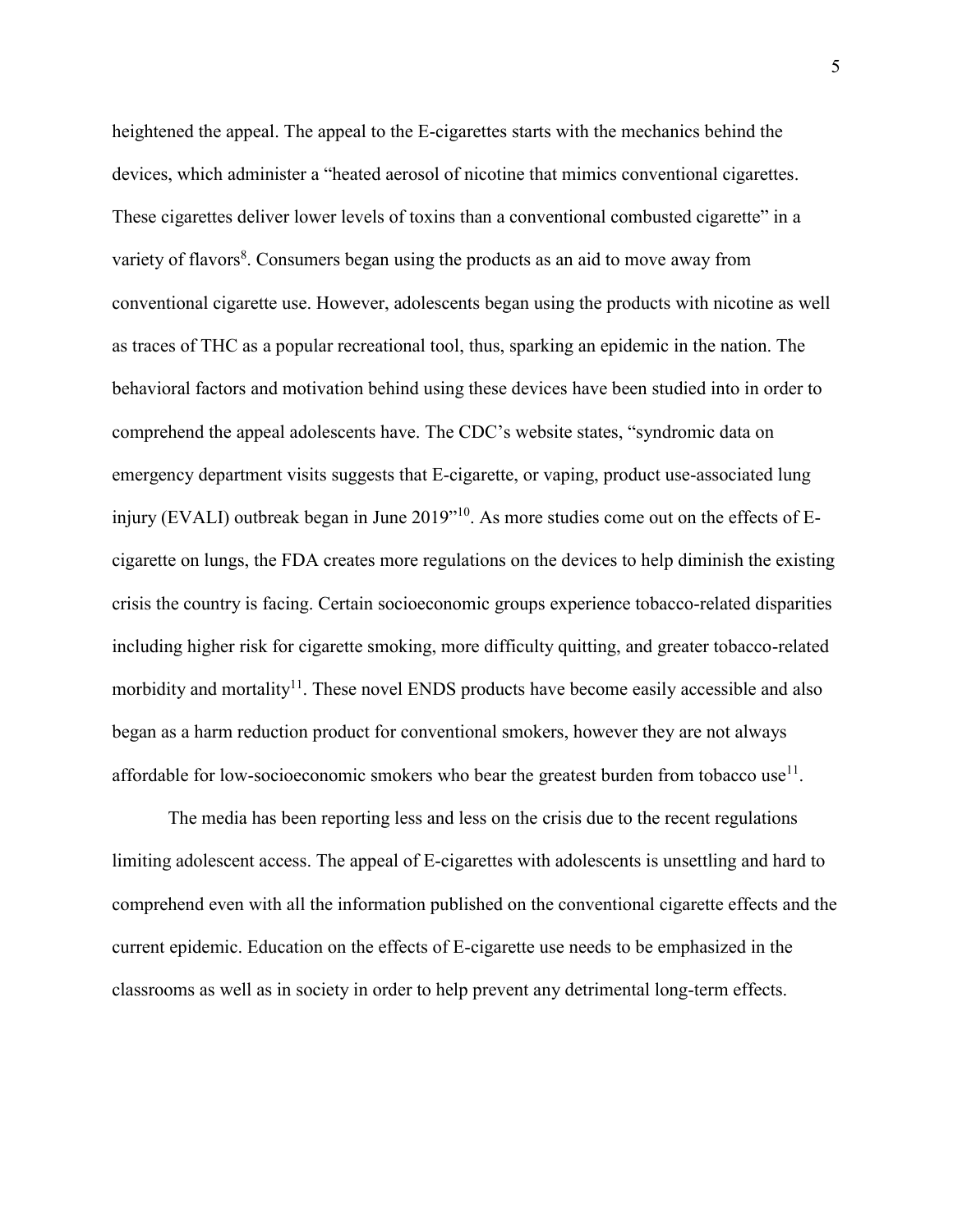# **RESEARCH STRATEGIES**

The research strategy for this capstone began with evaluating the topic of electronic Ecigarette use in adolescents. Key words such as conventional cigarettes, electronic cigarettes, physiological effects, nicotine and THC were all targeted during preliminary library research. Philadelphia College of Osteopathic Medicine online library database via Google Scholar and E-Journals were searched for articles and publications on the main topic. The research was focused on observing and understanding the appeal adolescents have with these nicotine and THC products. Socioeconomic groups and race were also studied and documented while researching the databases for information on electronic cigarettes. Literature review is the primary source of the data collected in this paper.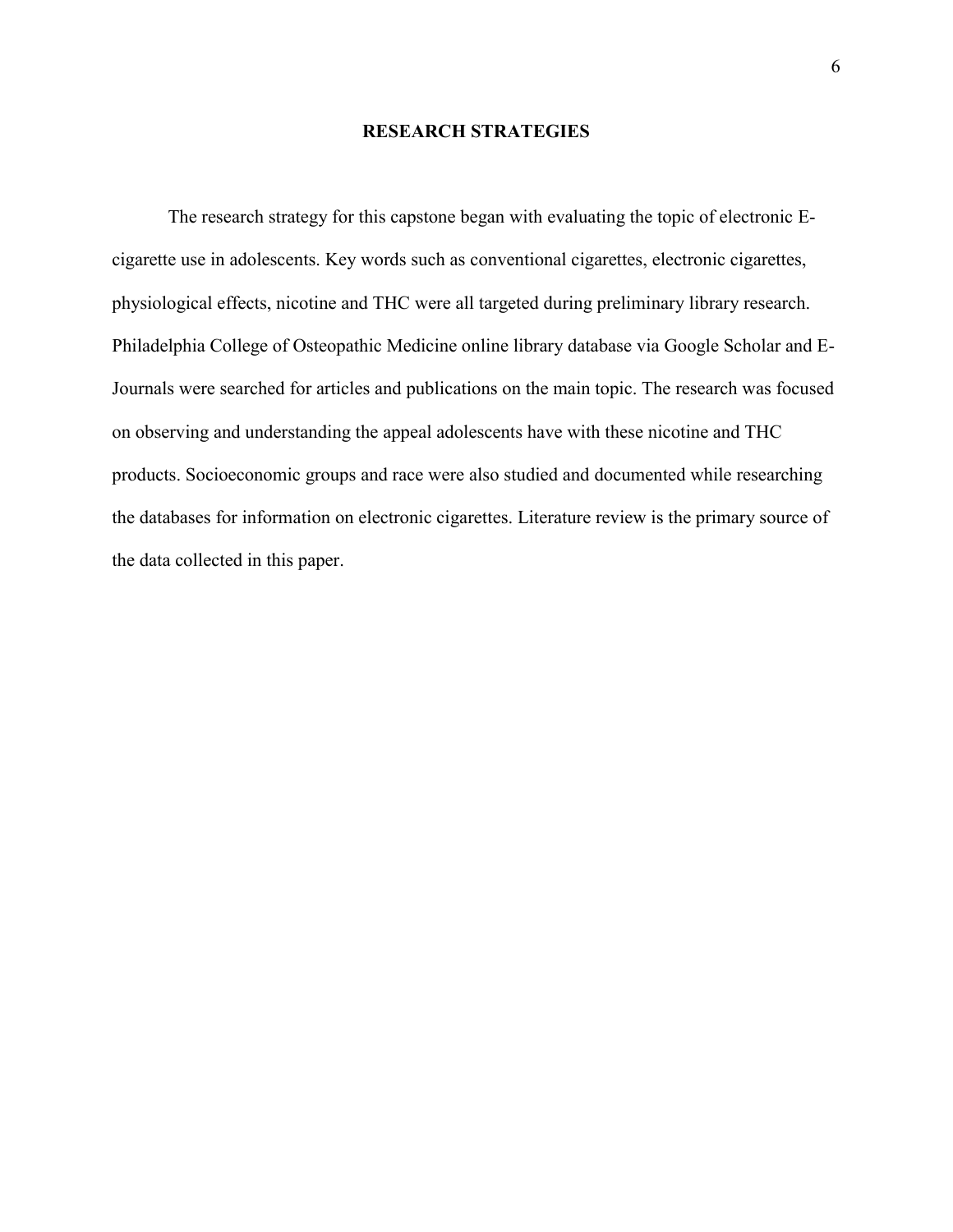## **RESULTS AND DISCUSSION**

Adolescents spend a majority of their days at school with their friends, teachers and administrators. Schools are where youth develop important interpersonal relationships, including friendships, and are where students are exposed to new knowledge, social norms, and organizational policies<sup>12</sup>. E-cigarettes quickly became a popular social norm among the youths with little knowledge from the students as well as the teachers. Several universities and health departments have developed toolkits for teachers and administrators, which include policy guidelines and educational resources<sup>13</sup>. With these toolkits teachers and administration can create infographics that are tailored to the specific interests of their students and include information that is relevant to the school's sociodemographic. Posting the infographics around the school is a great way to inform the students about the vaping dangers and allows the information to be visible to the students every day of the week. A personalized infographic is listed at the end of the "Recommendation for Future Studies" section as an example of something eye catching yet informative that could be placed in the schools. This is step in the right direction because teachers and administrators express concern for their students and want to make prevention of lung injury a high priority in the schools.

The appeal in E-cigarette use in adolescents stems from a similar appeal in using conventional cigarettes. Behavioral and psychosocial factors contribute to the constant use of these devices despite their harmful effects. In fact, E-cigarette use is comparable to risk factors such as problem drinking and illicit drug use. One study looked into behavioral risk factors, such as problem drinking and marijuana use, compared to greater academic achievement and support protection from family amongst college students<sup>14</sup>. Among the college students it was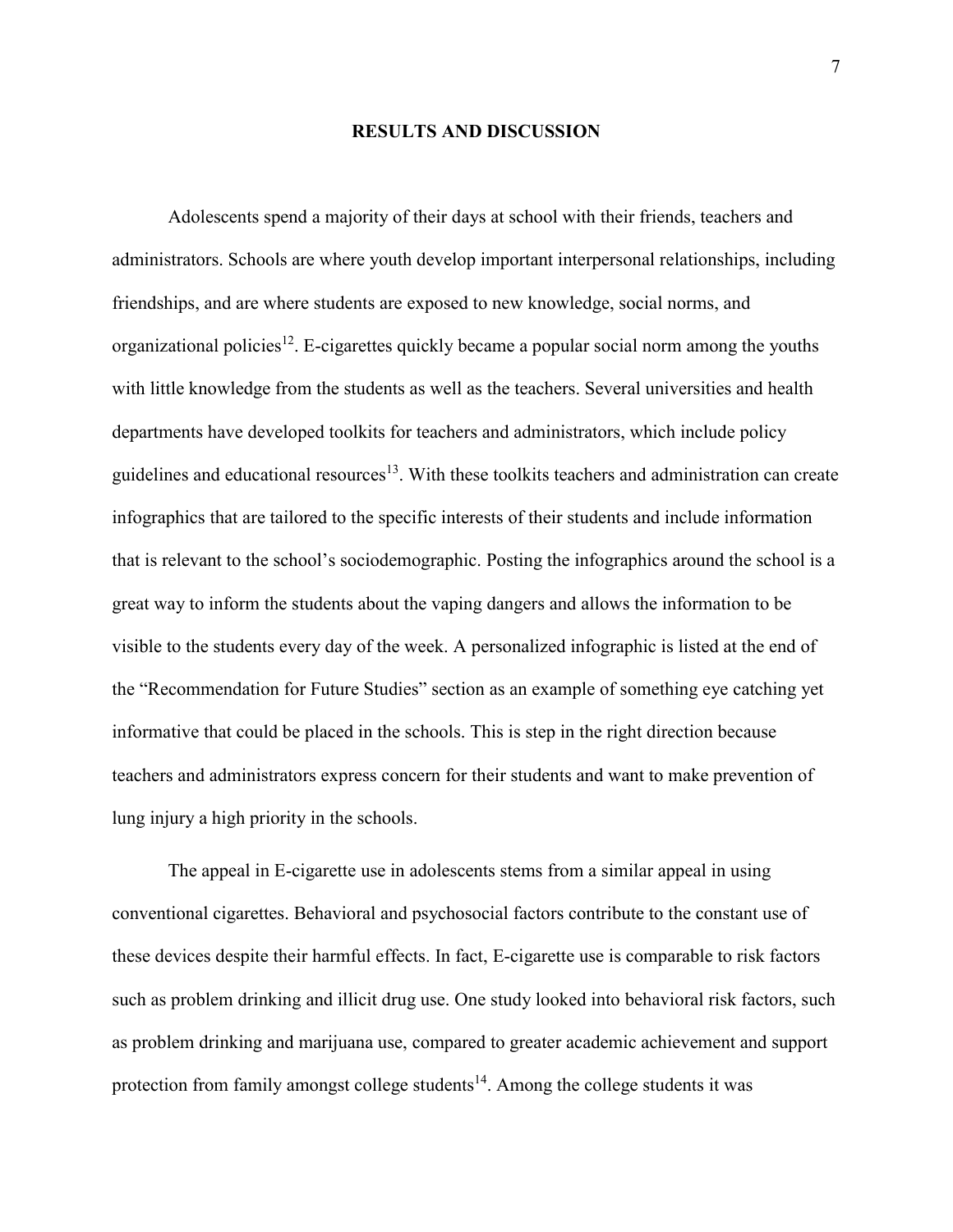determined students with greater academic achievement and support protection from family had lower smoking involvement compared to those who partook in the behavioral risk factors who were associated with greater smoking involvement $14$ . The study provides a conceptual framework to comprehend why college students engage in such behaviors involving tobacco use, which is comparable to using E-cigarettes which can deliver nicotine and THC.

Recently there have been studies evaluating the level of appeal with ENDS between males and females. The study discovered males prefer fruit flavored E-cigarettes, and females prefer both menthol and fruit flavored E-cigarettes<sup>15</sup>. With this knowledge females are more likely to partake in using these devices since they prefer a wider range of flavors, as per the study. Future studies could focus on female's biological preferences for the analgesic effects of menthol and their levels of nicotine dependence compared to men<sup>15</sup>. Once there is more information collected it would be worthwhile to study the number of female cases vs male cases who were e-cigarette dependent and how the virus damaged their lungs.

A main concern for adolescent use of E-cigarettes stems from the behaviors exhibited by the parents, guardians and other family members in the household. A systematic review and meta-analysis of the magnitude of these effects discovered parental and sibling smoking is a strong and significant determinant of the risk of smoking uptake by children and young people<sup>16</sup>. Smoking is an entirely avoidable health risk with proper knowledge and understand of the consequences from all tobacco products as well as electronic products.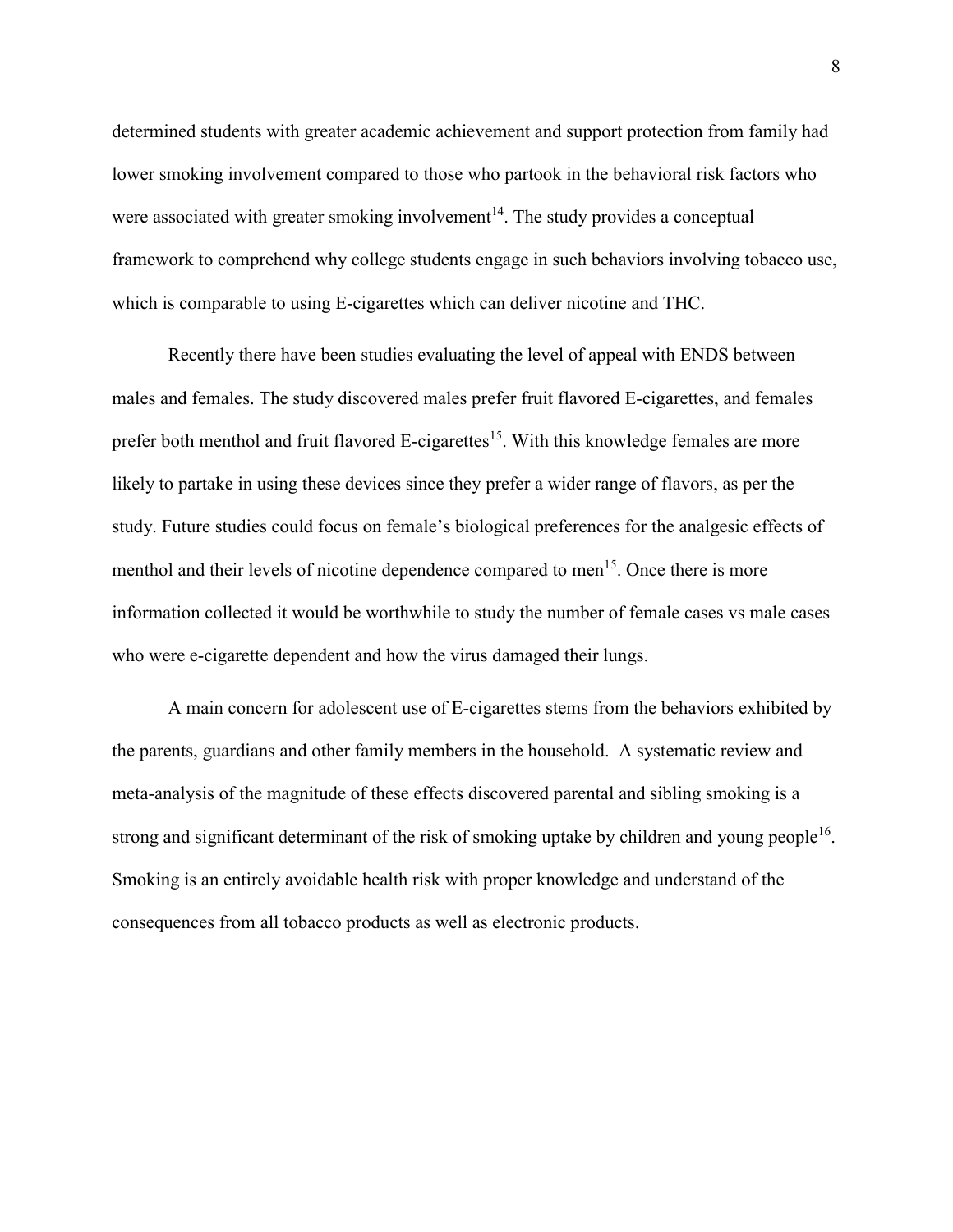#### **RECOMMENDATIONS FOR FUTURE STUDIES**

The current COVID-19 pandemic causing less jobs, online classes and take-home work from pre-K to doctorate programs has left adolescents and young adults bored at home with much more free time. This boredom can easily invite the temptation of bad habits amongst this population since they have more access to products with the convenience of online shopping and marketing on social media. This is a stressful time for adolescents, and they might be turning to ENDS, as well as other substances that may be put in the electronic delivery systems as a distraction from the world. Without the constant supervision from teachers, professors and other members of educational administrations, the students could be at home in their rooms, basements, and backyards using vaping products. Studying adolescent's behavior is just as important as studying the physiological effects from E-cigarettes. The concern is that the increase use of ENDS will cause an increase in the number of COVID-19 cases since the lungs can be damaged and become more susceptible to a viral infiltrate.

The younger community is not only putting their health at risk, but they are also putting their wallets at risk. The consequences of smoking uptake in these young individuals are likely to include significant morbidity and premature mortality, and also the financial poverty arising from a regular habit<sup>16</sup>. The financial burden from vaping and smoking can be tough to sustain with little to no income for adolescents. Any income these individuals make could be spent in an instant on these devices, cartridges, etc. It's more financially responsible to put any income into savings, but if no one explains this importance to the younger generation their first instinct will be to spend the money.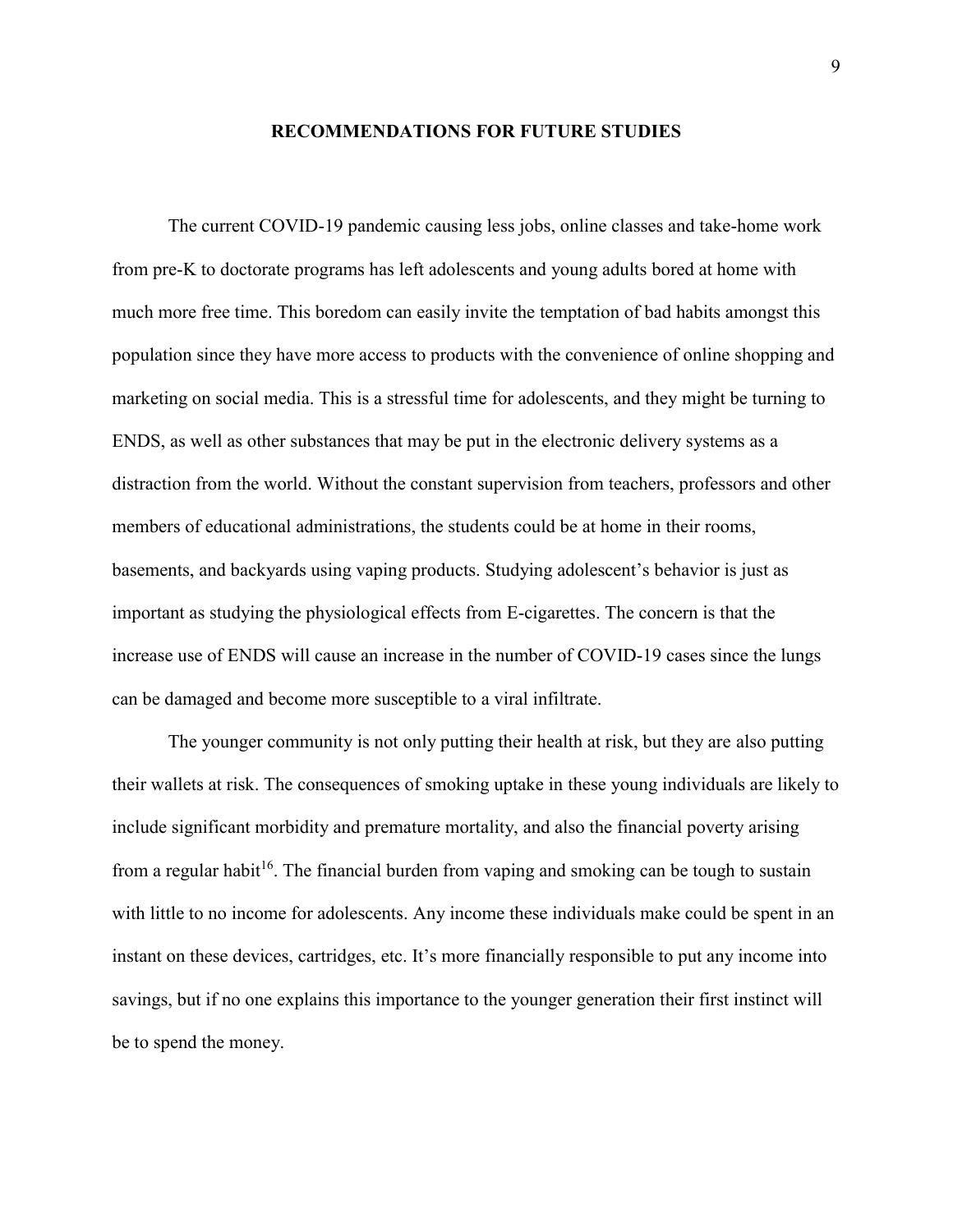As adolescents spend more time isolated at home in quarantine, they are left unsupervised for longer periods of times in the day. They can be sitting on their phones or computers not completing their schoolwork. Thanks to the social media platform, *TikTokTM,* the youth have been creating videos of themselves or spend hours a day watching other's videos on the app. Creating a video with real life people who have suffered from the dangers of vaping and smoking could potentially affect the adolescents if they come across it on the app. Getting the message across to youth from people similar to them, could help make them more aware of the weight of their decisions.

The science around vaping is still evolving and constantly being explored. As mentioned throughout the paper, several studies have reported lung complications and other health problems from the use of vaping products, but long-term effects from the devices is still a mystery. Now with the COVID-19 outbreak, the science around this virus which did not exist several months ago, is also still evolving. These two topics create a lot of uncertainty in the science community, as well as a lot of fear for what the future holds. Keeping the youth away from the damaging Ecigarettes is more vital now more than ever. Fear is one tactic to successfully help them avoid using the devices but educating them on the importance from abstaining from them can potentially help generations to come.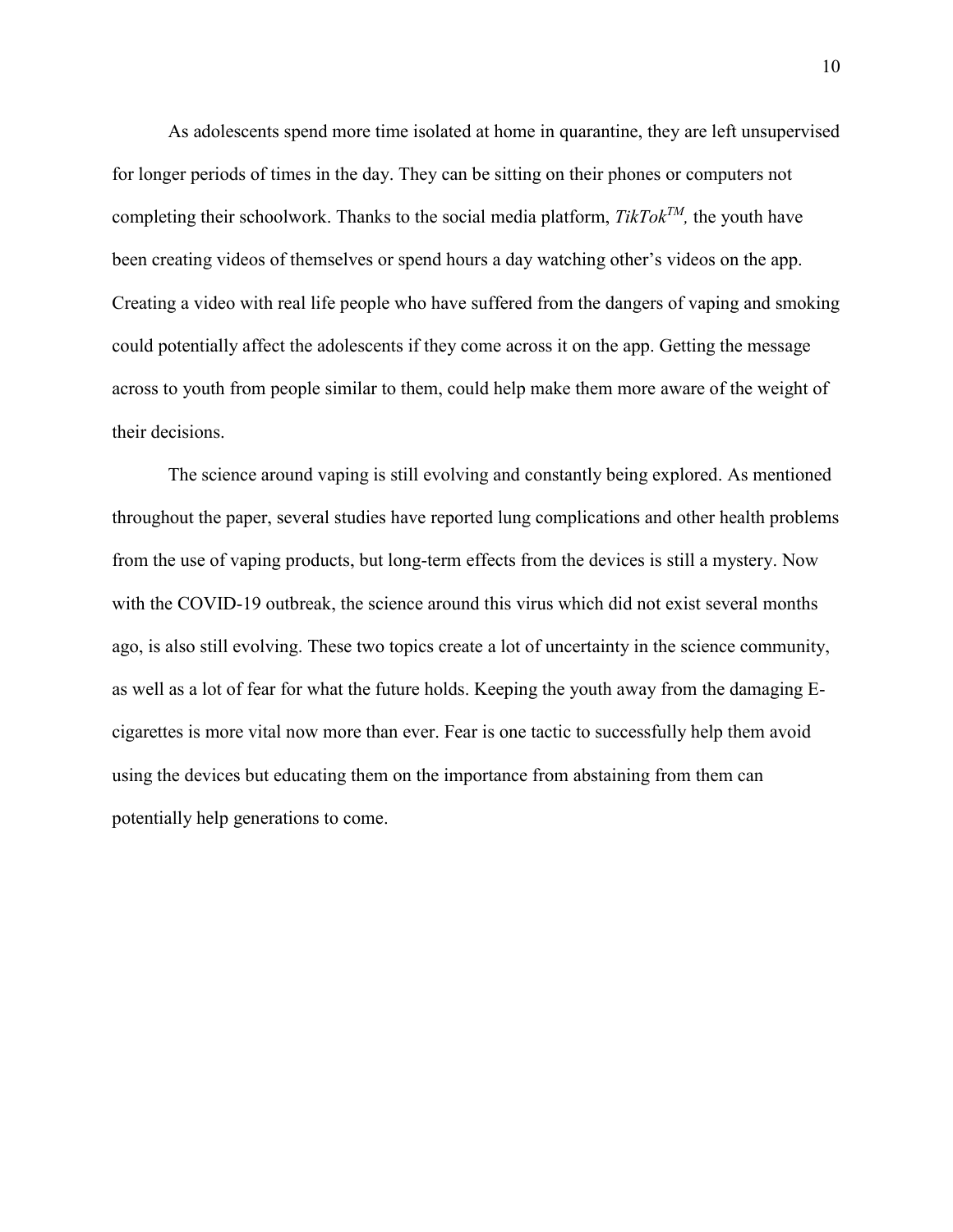

Here is an original example of an infographic for schools to post in hallways, classrooms, etc.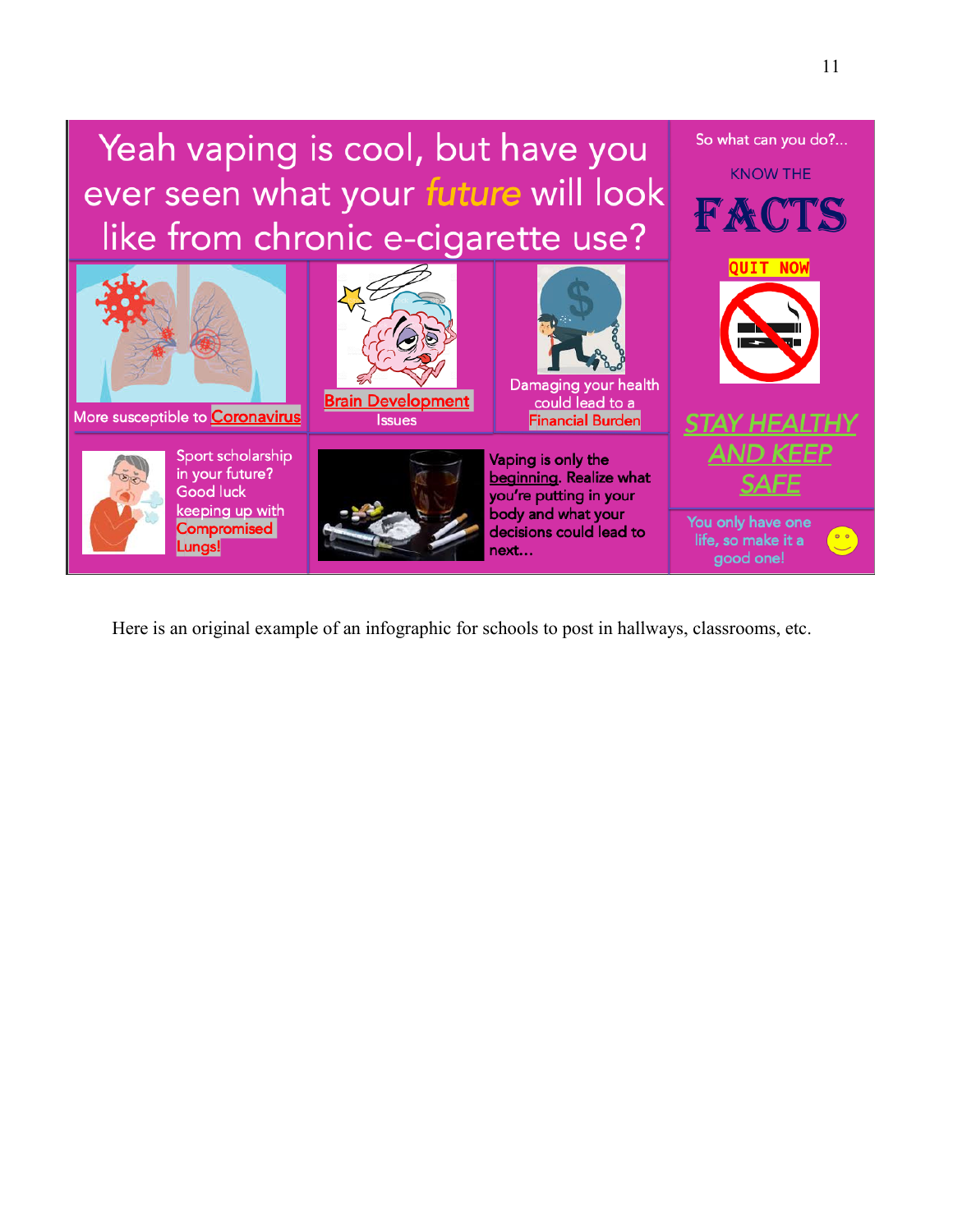#### **REFERENCES**

- 1. Madison M., Landers C., Gu B., Chang C., Tung H., Hong M., Baghaei N., Song L., Porter P., Putluri N., Salas R., Gilbert B., Levental I., Campen M., Corry D., and Kheradmand F. Electronic cigarettes disrupt lung lipid homeostasis and innate immunity independent of nicotine. 2019. *J Clin Invest*. [https://doi.org/10.1172/JCI128531.](https://doi.org/10.1172/JCI128531)
- 2. Office of the Surgeon General. E-cigarette Use Among Youth and Young Adults; A Report of the Surgeon General. *U.S. Department of Health and Human Services, Centers for Disease Control and Prevention*; 2016.
- 3. Cullen KA, Ambrose BK, Gentzke AS, Apelberg BJ, Jamal A, King BA. Notes from the Field: Increase in use of electronic cigarettes and any tobacco product among middle and high school students – United States, 2011-2018. MMWR Morbidity & Mortality Weekly Report 2018; 67(45):1276-1277.
- 4. St Claire S., Gouda H., Schotte K., Fayokun R., Fu D., Varghese C. and Prasad V. Lung Health, Tobacco and Related Products: Gaps, Challenges, New Threats and Suggested Research. *AM J Physiol Lung Cell Mol Physiol in press*, 2020.
- 5. Dutra L. and Glantz S. Electronic Cigarettes and Conventional Cigarette Use Among US Adolescents. *JAMA Pediatr.* 2014; 168(7):610-617.
- 6. Collins L., Haines C., Perkel R., and Enck R. Lung Cancer: Diagnosis and Management. *American Family Physician*. 2007; 75(1):56-63.
- 7. Bonilla A., Blair A., Alamro S., Ward R., Feldman M., Dutko R., Karagounis T., Johnson A., Folch E. and Vyas J. Recurrent spontaneous pneumothoraces and vaping in an 18-year-old man: a case report and review of literature*. Journal of Medical Case Reports.* 2019; 13(283):1-6.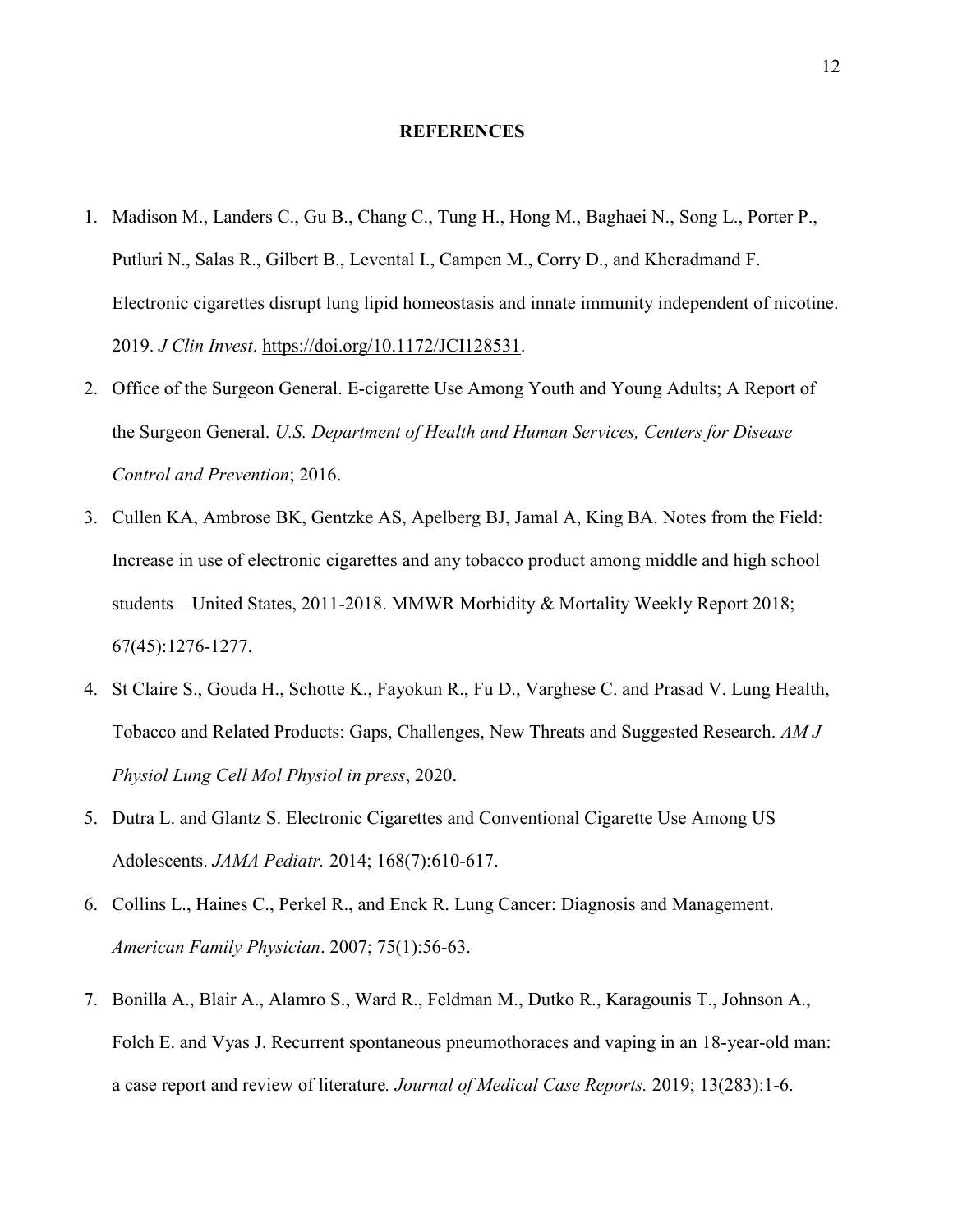- 8. Tantisuwat A. and Thaveeratitham P. Effects of Smoking on Chest Expansion, Lung Infection and Respiratory Muscle Strength of Youths. *J. Phys. Ther. Sci*. 2014; 26:167-170.
- 9. Hilton R., Summer R., Roman J., Sundaram B. and George G. E-Cigarettes and Vaping Associated Lung Injury: A Case Series and Brief Review. 2020. American Journal of the Medical Sciences. 359(3); 137-139.
- 10. CDC website: [https://www.cdc.gov/tobacco/basic\\_information/E-cigarettes/severe-lung](https://www.cdc.gov/tobacco/basic_information/E-cigarettes/severe-lung-disease.html)[disease.html](https://www.cdc.gov/tobacco/basic_information/E-cigarettes/severe-lung-disease.html)
- 11. Spears C., Jones D., Weaver S., Huang J., Yang B., Pechacek T. and Eriksen M. Sociodemographic Correlates of Electronic Delivery Systems (ENDS) Use in the United States, 2016-2017. *AJPH.* 2019; 109(9):1224-1232.
- 12. Ennett, S. T., Foshee, V. A., Bauman, K. E., Hussong, A., Faris, R., Hipp, J. R., & Cai, L. A social contextual analysis of youth cigarette smoking development. *Nicotine & Tobacco Research*. 2010; 12:950-962.
- 13. Schillo B., Cuccia A., Patel M., Simard B., Donovan E., Hair E. and Vallone D. JUUL in School: Teacher and Administrator Awareness and Policies of E-Cigarettes and JUUL in U.S. Middle and High Schools. *Health Promotion Practice.* 2019; 1:20-24.
- 14. Costa F., Jessor R. and Turbin M. College student involvement in cigarette smoking: The role of psychosocial and behavioral protection and risk. *Nicotine and Tobacco Research.* 2005; 9(2):213-224.
- 15. Pang R., Goldenson N., Kirkpatrick M., Barrington-Trimis J., Cho J. and Leventhal A. Sex Differences in the Appeal of E-Cigarettes Among Young Adult E-Cigarette Users. *Psychology of Addictive Behaviors*. 2020; 34(2):303-307.